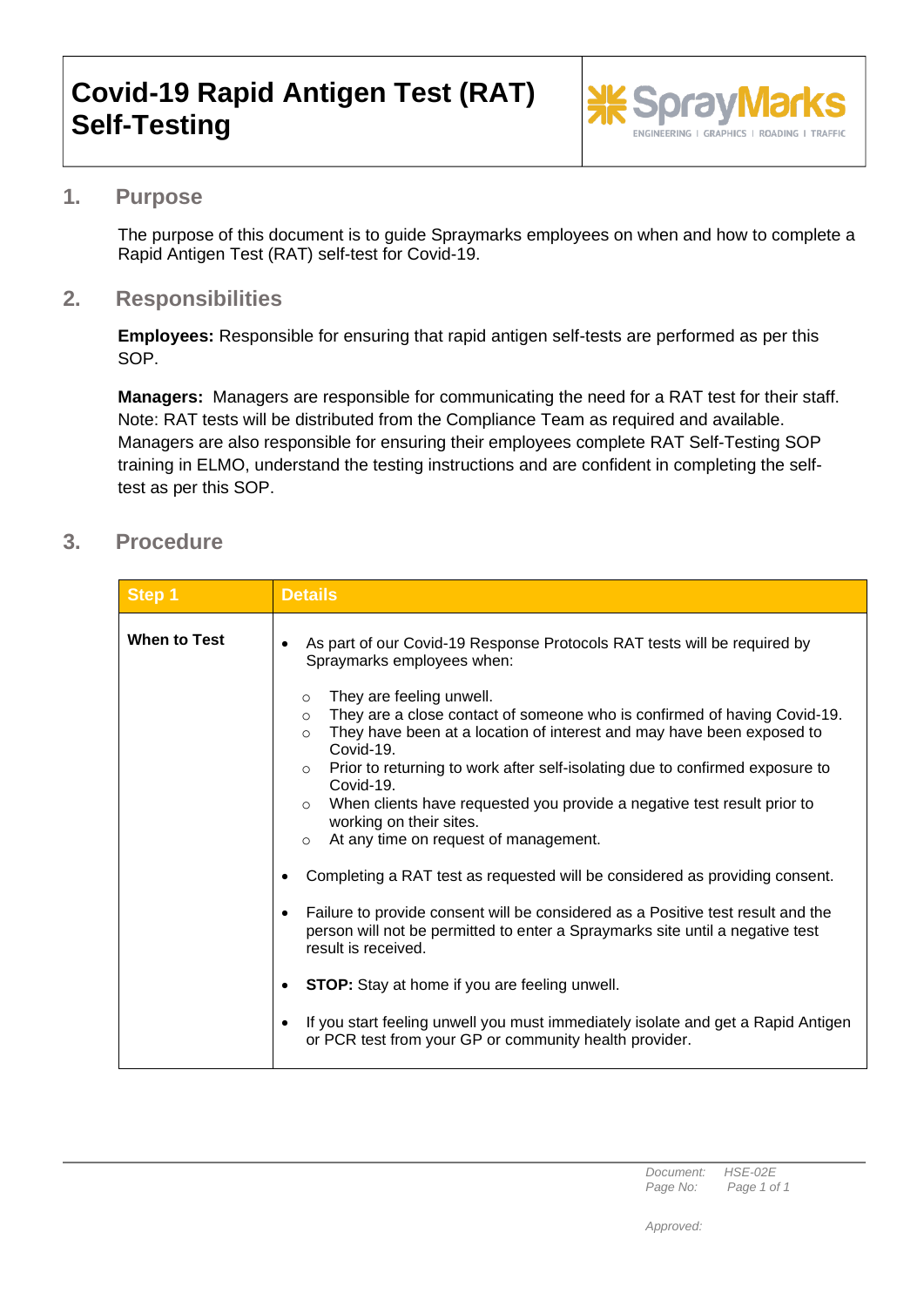

| <b>Step 2</b>                 | <b>Details</b>                                                                                                                                                                                                                                                                                                                                                                                                                                                                                                                                                                                                                                                                                                                                                            |
|-------------------------------|---------------------------------------------------------------------------------------------------------------------------------------------------------------------------------------------------------------------------------------------------------------------------------------------------------------------------------------------------------------------------------------------------------------------------------------------------------------------------------------------------------------------------------------------------------------------------------------------------------------------------------------------------------------------------------------------------------------------------------------------------------------------------|
| <b>Frequency of</b><br>Tests: | If you are required to take a RAT test your manager will instruct you on the<br>timing of the tests.<br>You must test at the time(s) requested and advise your manager of the test<br>result asap.<br>Vaccinated employees who are Critical Workers can keep going to work instead<br>of isolating as a close contact if they have no symptoms and return a negative<br>RAT test prior to starting work every day (24 hours) for 7 days during phase 3 of<br>the Omicron response.                                                                                                                                                                                                                                                                                        |
|                               | This exemption from isolation only allows you to go to work and return to<br>$\circ$<br>your place of isolation - you can not to go anywhere else like the<br>supermarket, petrol station, or a relative or friend's place.<br>You must wear a face mask at all times while at work. Those working in the<br>$\circ$<br>same work area as you must wear a face mask also.                                                                                                                                                                                                                                                                                                                                                                                                 |
|                               | To avoid business disruption any Spraymarks employee may be asked to<br>complete a RAT test every 3 days (72 hours) as part of our Covid-19<br>surveillance scheme.<br>Vaccinated employees who work alone in a 'bubble of one' can keep going to<br>work without undertaking a RAT test as long as they have no symptoms and<br>don't have contact with anyone else.<br>Please advise the Ministry of Health that you are a Critical Worker and have<br>$\bullet$<br>been completing RAT testing if you are identified as a close contact or having<br>been at a location of interest.<br>If at any point you return a positive RAT test result you will need to take a Rapid<br>$\bullet$<br>Antigen or PCR test from your GP or community health provider and isolate. |

| <b>Step 3</b>   | <b>Details</b>                                                                                                                                                                                                                                                                                                                                                                                                                                                                                                                                                                                                                                   |
|-----------------|--------------------------------------------------------------------------------------------------------------------------------------------------------------------------------------------------------------------------------------------------------------------------------------------------------------------------------------------------------------------------------------------------------------------------------------------------------------------------------------------------------------------------------------------------------------------------------------------------------------------------------------------------|
| <b>Testing:</b> | At Spraymarks we aim to minimise contact with employees who have possible<br>or confirmed exposure to Covid-19.<br>If an employee is required to undertake a RAT test, they should do this<br>themselves at home.<br>Managers may be required to do a contactless drop-off of a RAT test to the<br>employee's home if they are required to test prior to returning to work.<br>To provide instruction a copy of the QR Code for 'How to Self-Test Video'<br>should be included with every RAT test given to an employee. Note: This may<br>cease once the employee is competent in RAT self-testing.<br><b>SCAN ME</b><br>How to Self-Test Video |

*Document: HSE-02E Page No: Page 1 of 1*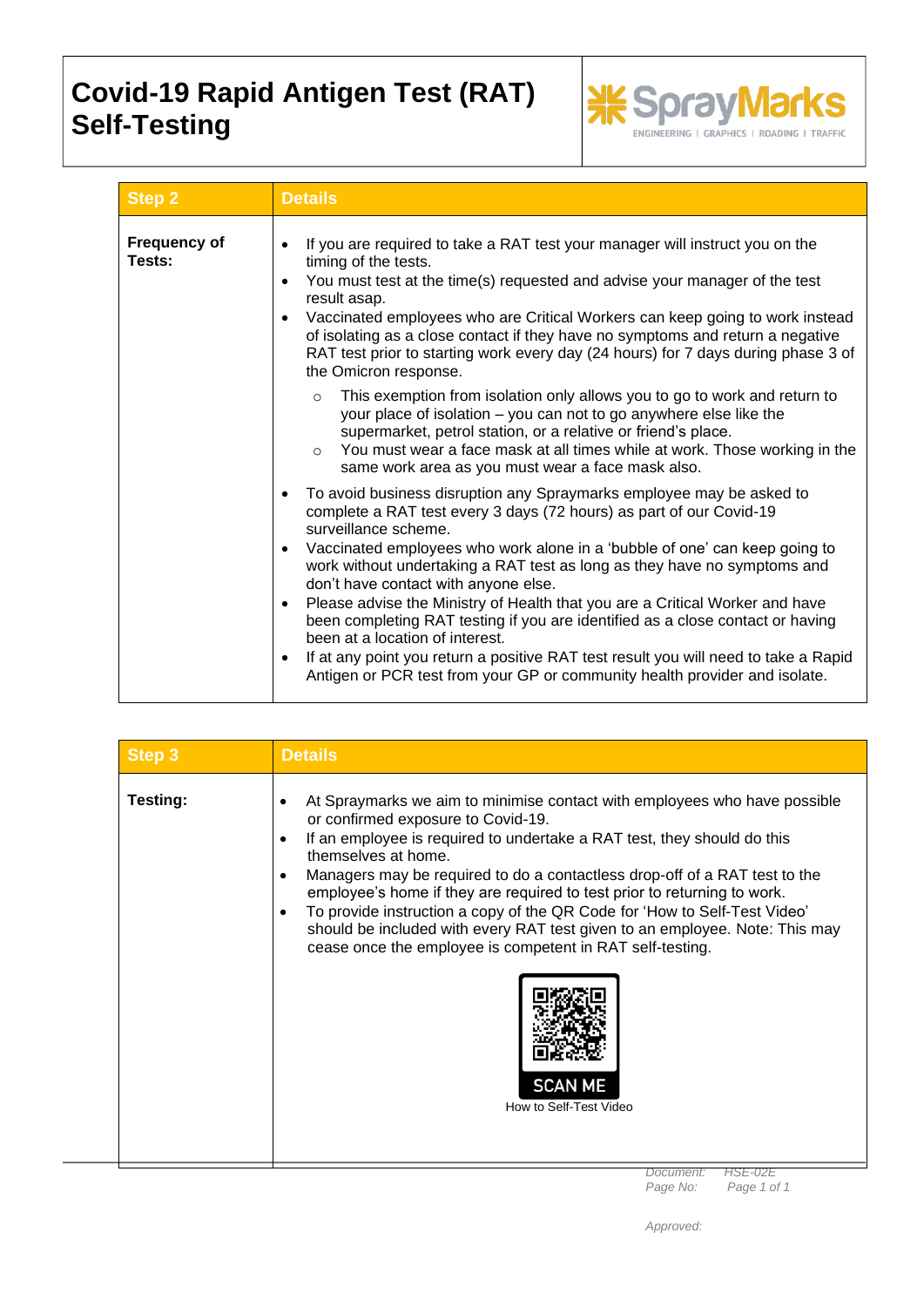

| Take a RAT<br>Self-Test: | <b>STOP:</b> Do not take a RAT Test if:<br>You do not know how to do it correctly<br>$\bullet$<br>• You are subject to nose bleeds<br>You have had facial or head injury surgery with the last 6 months.<br>$\bullet$<br>Advise your manager and contact your doctor and arrange to take another test.                                                                                                                                                                                                                                                                                                                                                                                                                                                                             |
|--------------------------|------------------------------------------------------------------------------------------------------------------------------------------------------------------------------------------------------------------------------------------------------------------------------------------------------------------------------------------------------------------------------------------------------------------------------------------------------------------------------------------------------------------------------------------------------------------------------------------------------------------------------------------------------------------------------------------------------------------------------------------------------------------------------------|
|                          | <b>Check the Test Kit:</b><br>Locate and scan the QR Code to view the 'How to Guide Video' for our test kits.<br>Ensure the contents of the test kit are all there.<br>$\bullet$<br>Swab<br>$\bullet$<br>Test cassette<br>$\bullet$<br>Extraction tube and fluid<br>$\bullet$<br>Nozzle cap<br>$\bullet$<br>Tube holder<br>$\bullet$<br>Waste bag<br>$\bullet$                                                                                                                                                                                                                                                                                                                                                                                                                     |
|                          | <b>STOP:</b> Do not use a RAT Test kit if you notice any contents damaged, broken or<br>missing. Advise your manager and request another test kit                                                                                                                                                                                                                                                                                                                                                                                                                                                                                                                                                                                                                                  |
|                          | <b>Prepare to Test:</b><br>You will need a timer (a watch or clock), tissues, a permanent marker, a<br>mirror and cleaner.<br>Clear, clean and dry a flat surface to place the test kit on. This is to avoid<br>$\bullet$<br>contaminating the test.<br>Wash your hands thoroughly for approx. 20 seconds, using soap and<br>$\bullet$<br>water, or hand sanitiser. This is to avoid contaminating the test.<br>Unwrap the contents of the test kit $-$ avoid spilling any fluid on your skin or<br>in your eyes.<br>Place the extraction tube with the fluid in it into the tube holder to avoid<br>spilling it while you use the swab.<br>Gently blow your nose into a tissue and throw it away in your general<br>household waste. This is so that you get rid of excess mucus. |
|                          | <b>Take the Swab Sample:</b><br>Tilt head back slightly (approx. 70° angle).<br>Place the fabric tip of the swab 2-4cms inside one of your nostrils.<br>$\bullet$<br>Gently wipe the swab around the inside of your nostril in a circular motion 4<br>times for about 15 seconds.<br>No force is needed, do not push the swab deep into the nostril, make sure<br>there is good contact between the fabric tip of the swab and the inside of<br>your nostril.<br>Using the same swab take a sample from your other nostril.                                                                                                                                                                                                                                                        |
|                          | Right nostril<br>Left nostril                                                                                                                                                                                                                                                                                                                                                                                                                                                                                                                                                                                                                                                                                                                                                      |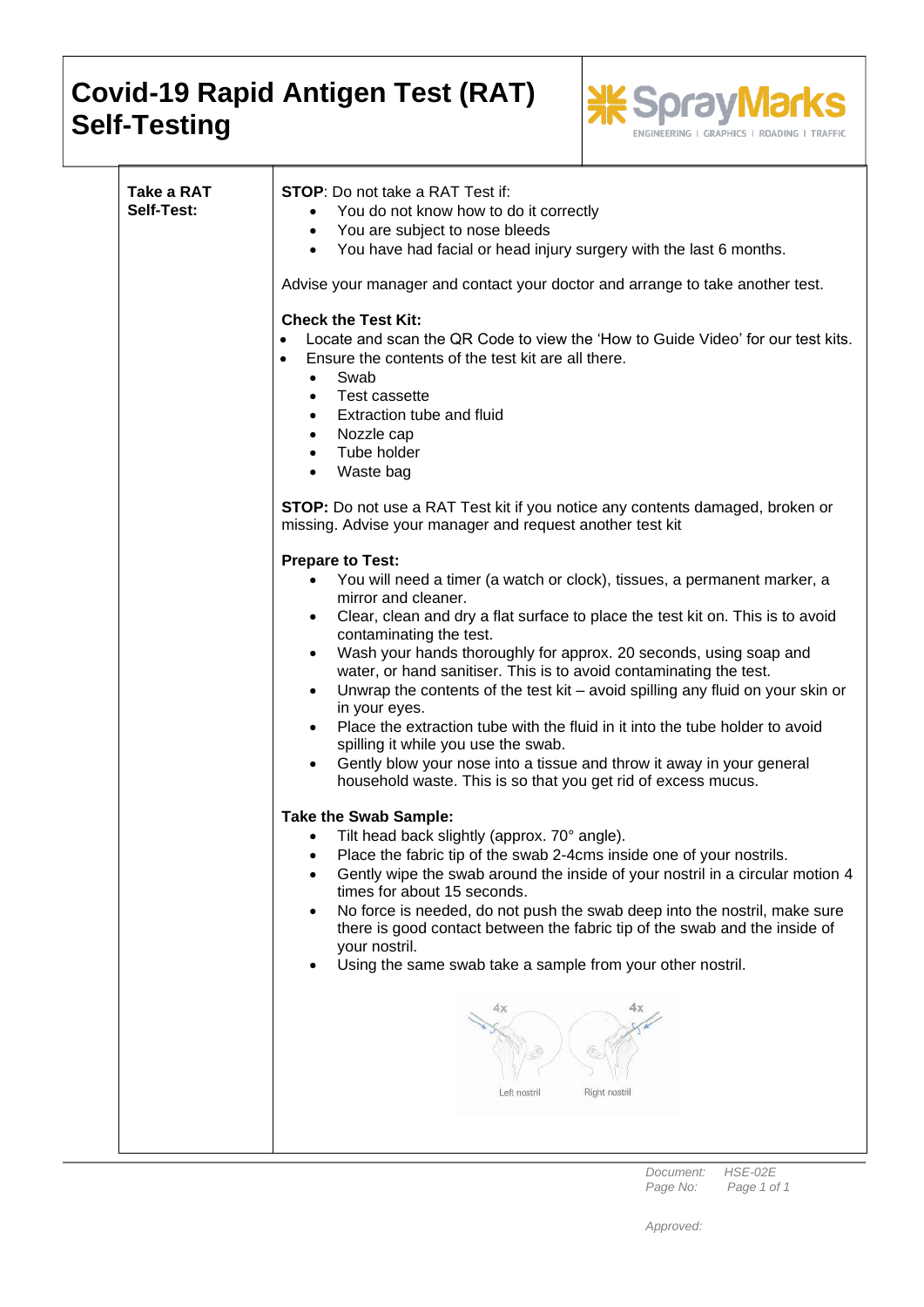

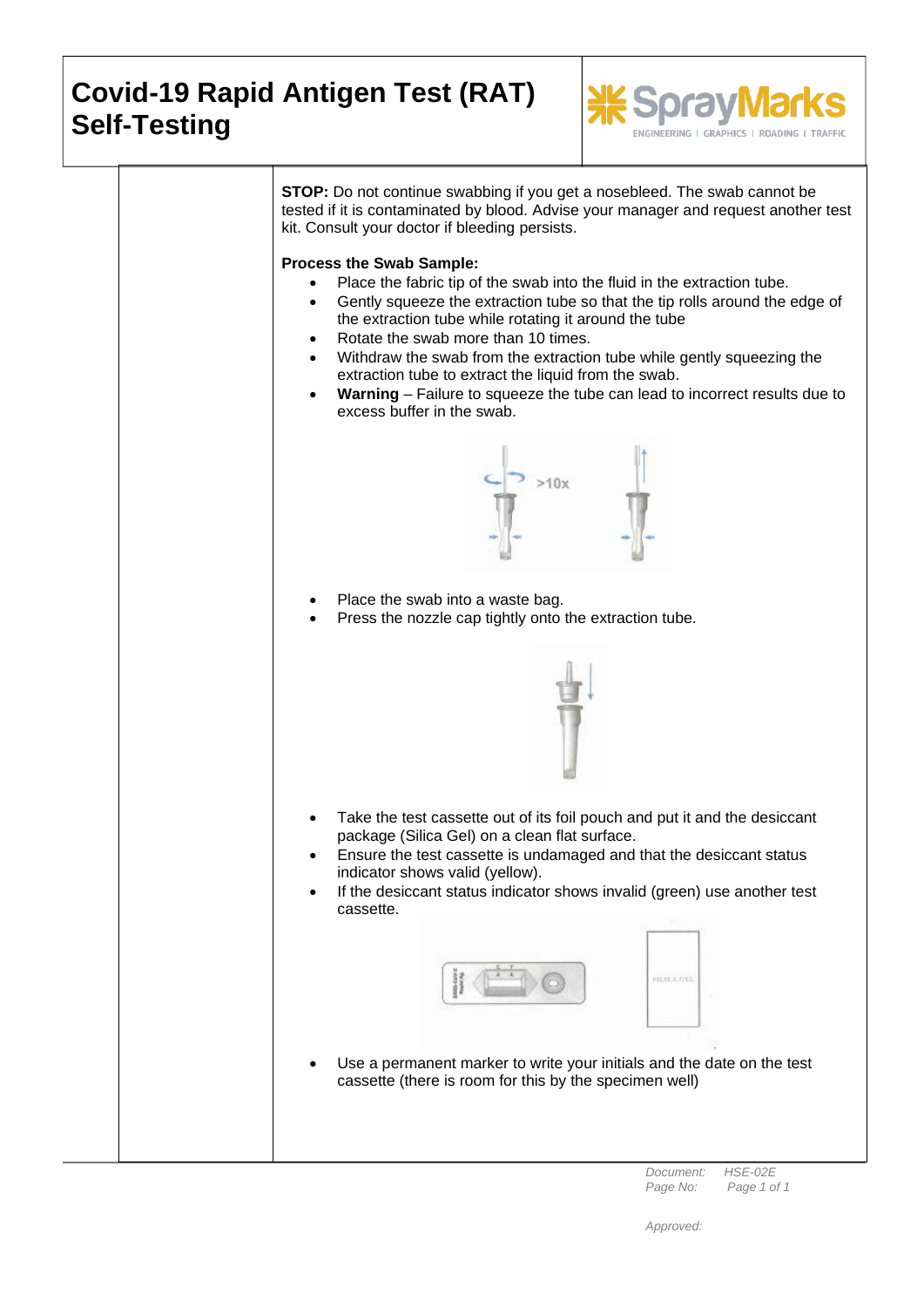